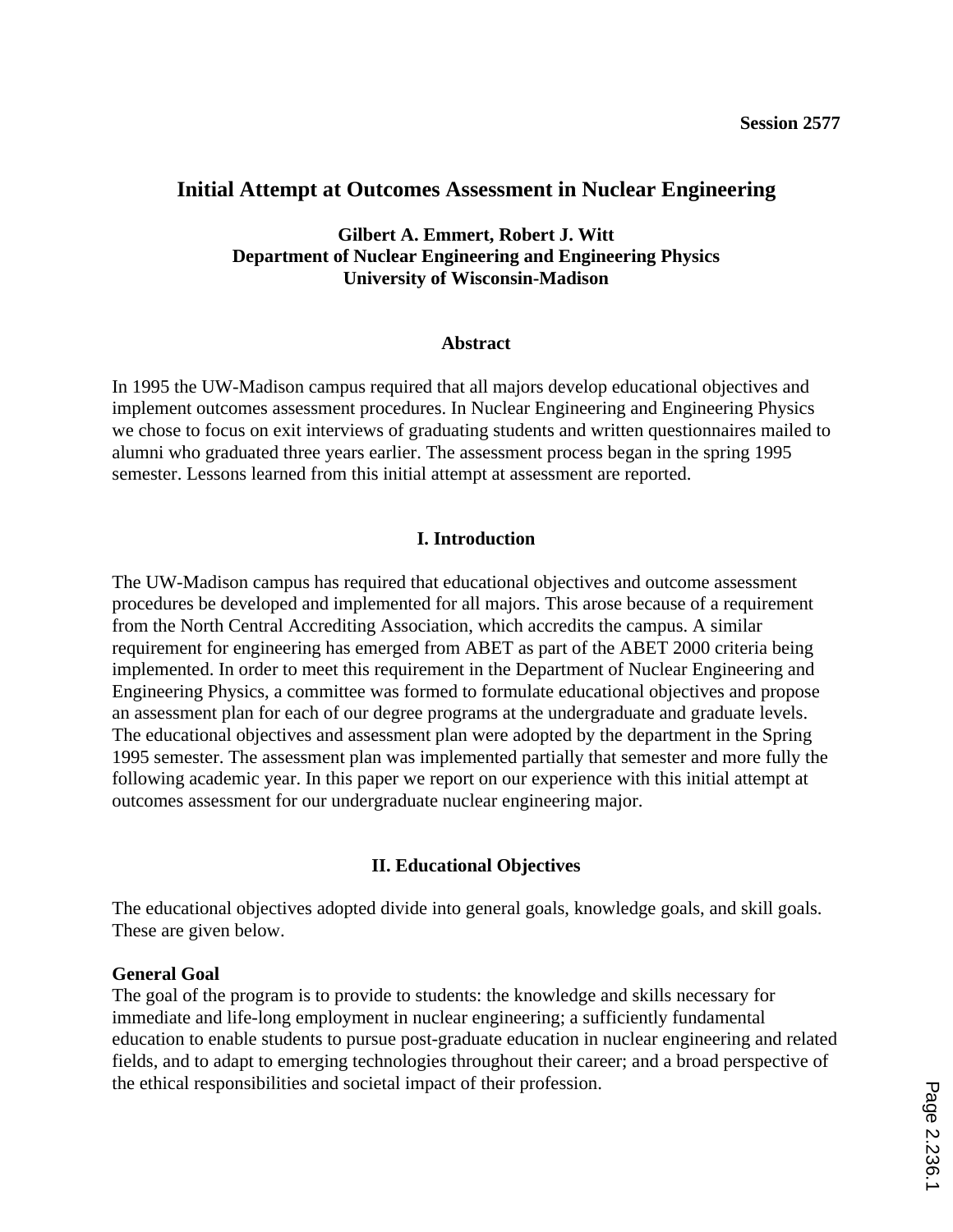## **Knowledge Goal**

To provide a fundamental education in all of the areas of: mathematics, physics, computer science, basic engineering science, nuclear engineering design, and humanities including ethical, societal and diversity issues. This will include in-depth exposure to most of the areas of: radiation shielding, reactor physics and design of core loading patterns to achieve safe and efficient use of nuclear fuel, nuclear engineering design including lessons learned from the first generation of commercial reactors and advanced reactor designs, economic and environmental issues associated with nuclear energy and reactor/balance-of-plant design.

# **Skill Goal**

To develop and nurture skills in visualization, problem solving using analytical and computational techniques, laboratory techniques, oral and written communication, and group cooperation.

# **III. Assessment Measures**

The department adopted assessment measures based on the Fundamentals of Engineering examination, exit interviews of graduating seniors, and surveys of alumni.

1. Require all graduating seniors to take the Fundamentals of Engineering (F. E.) examination. Their performance will be tracked and areas of weakness noted. This requirement was conditional on the university paying the examination fee for the students.

2. Conduct exit interviews with graduating seniors to determine their satisfaction with the program, problems they have encountered, suggestions for improvement, and plans for employment or further study.

3. Survey alumni three years after graduation to determine their satisfaction with the program, possible weaknesses in their education that became apparent after graduation, suggestions for improvement, the path their career has taken since graduation, and future career plans.

# **IV. Implementation and Results**

The College of Engineering obtained funding from the campus administration to assist two departments each year in further developing and implementing their assessment plans. The Nuclear Engineering and Chemical Engineering departments were chosen for this funding for the first year; both of these departments had adopted surveys as a substantial part of their assessment tools. The funding was used primarily to hire the assistance of the LEAD (Learning through Evaluation, Adaptation, and Dissemination) Center to work with these two departments.

## **Fundamentals of Engineering Exam**

Further consideration of using the F.E. exam as an assessment tool led us to question its usefulness at this time. We heard reports that the exam is being revised at the national level to improve its usefulness for assessment. We also heard reports that at some schools where students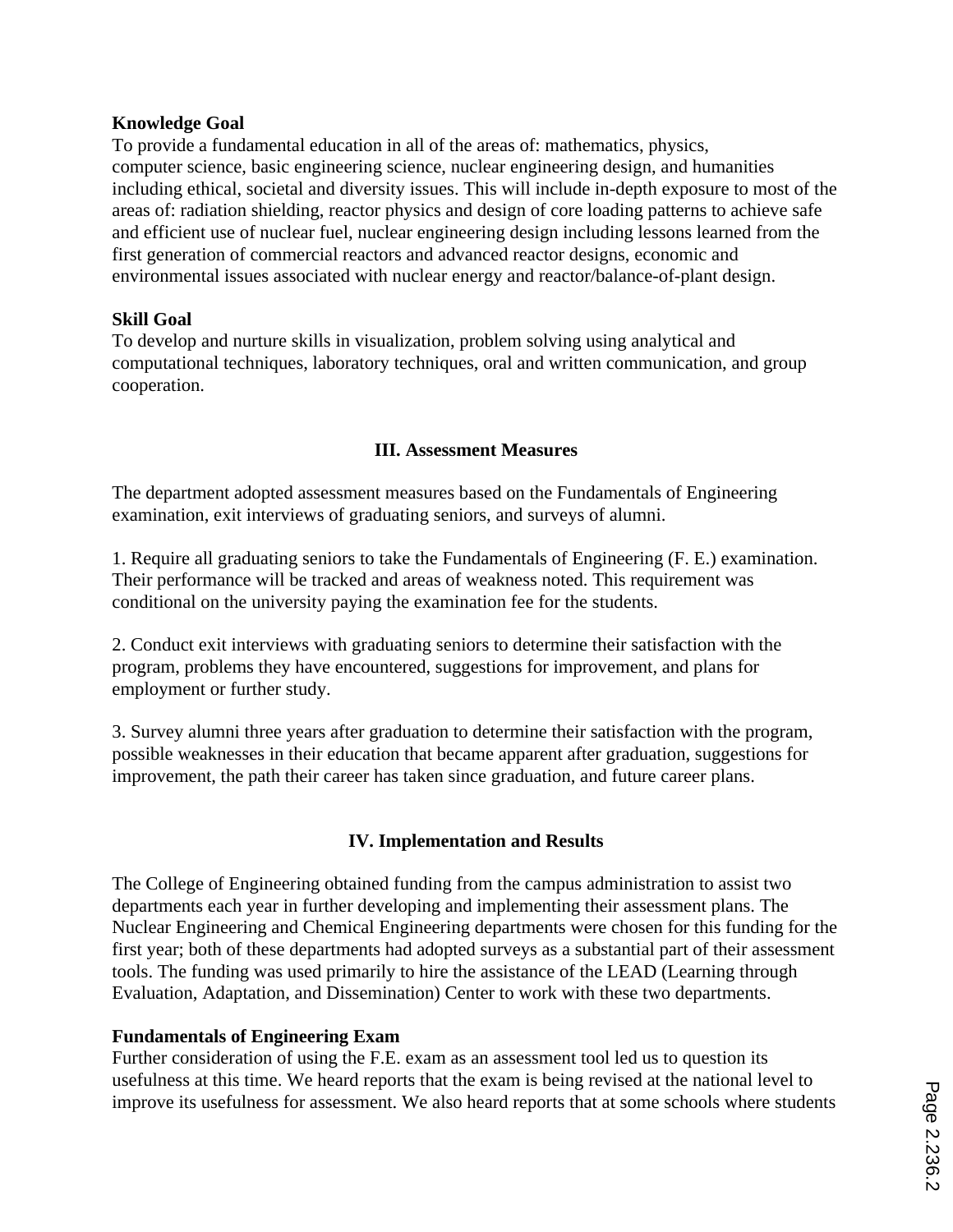are required to take the F.E. exam but not to pass it, some students showed up for the exam, signed their name to certify that they "took" the exam, but turned in blank exam papers, thereby automatically failing it. This defeats the purpose of using it as an assessment tool. The problem is in requiring the students to take the exam when they don't see it as important to their careers. Consequently, we delayed implementing the F.E. exam as an assessment tool.

## **Exit Interviews of Graduating Seniors**

Exit interviews of graduating students began in the spring 1995 semester. Initially, they were done by the department chair. The process consisted of a one-on-one interview with each student using a standard set of questions with the interviewer taking notes during the interview. Most interviews lasted about a half hour. The questions focused on:

1. Plans after graduation: For those choosing to seek employment, current status of the job search, job offers received. For those going on to graduate school, choice of graduate school and field of specialization.

2. Long-range career goals and general feelings about having chosen nuclear engineering as a major.

3. Specifics about the nuclear engineering curriculum: courses they liked or didn't like; courses they found too easy, too difficult or too time consuming; courses they would like to have taken but didn't and why; curriculum changes they would suggest and features they would preserve.

4. Feeling about the department: strengths, weaknesses, frustrations experienced, suggestions for improvement.

The response was that most students were pleased to be asked for their opinions. When the word got around that we were conducting the interviews, some students came in prior to being contacted to set up an appointment. Only a few students did not show up or could not be scheduled for the interviews. Most comments were positive, although negative comments about certain courses and the frustrations in finding nuclear engineering jobs were received.

A concern with having the department chair conduct the interviews is that students may view the department chair as an authority figure and not a neutral observer concerning the strengths and weaknesses of the department. Consequently, not all students may express their true feelings in such an interview. In the spring 1996 semester, the interviews were conducted by the personnel of the LEAD center. They modified the process so that students filled out a short questionnaire on factual data just prior to the interviews, which were taped and later transcribed. The transcriptions were then analyzed for recurring themes; this formed the basis for a report submitted to the department.

Our impression was that more was learned from the LEAD interviews than from interviews conducted by the department chair. This could be because the LEAD interviewer was trained in interview techniques, whereas most department chairs are not. This could also be because the department chair is not seen by students as a disinterested observer, which can cause students to be more reticent in expressing concerns. The expense of hiring a professional to conduct the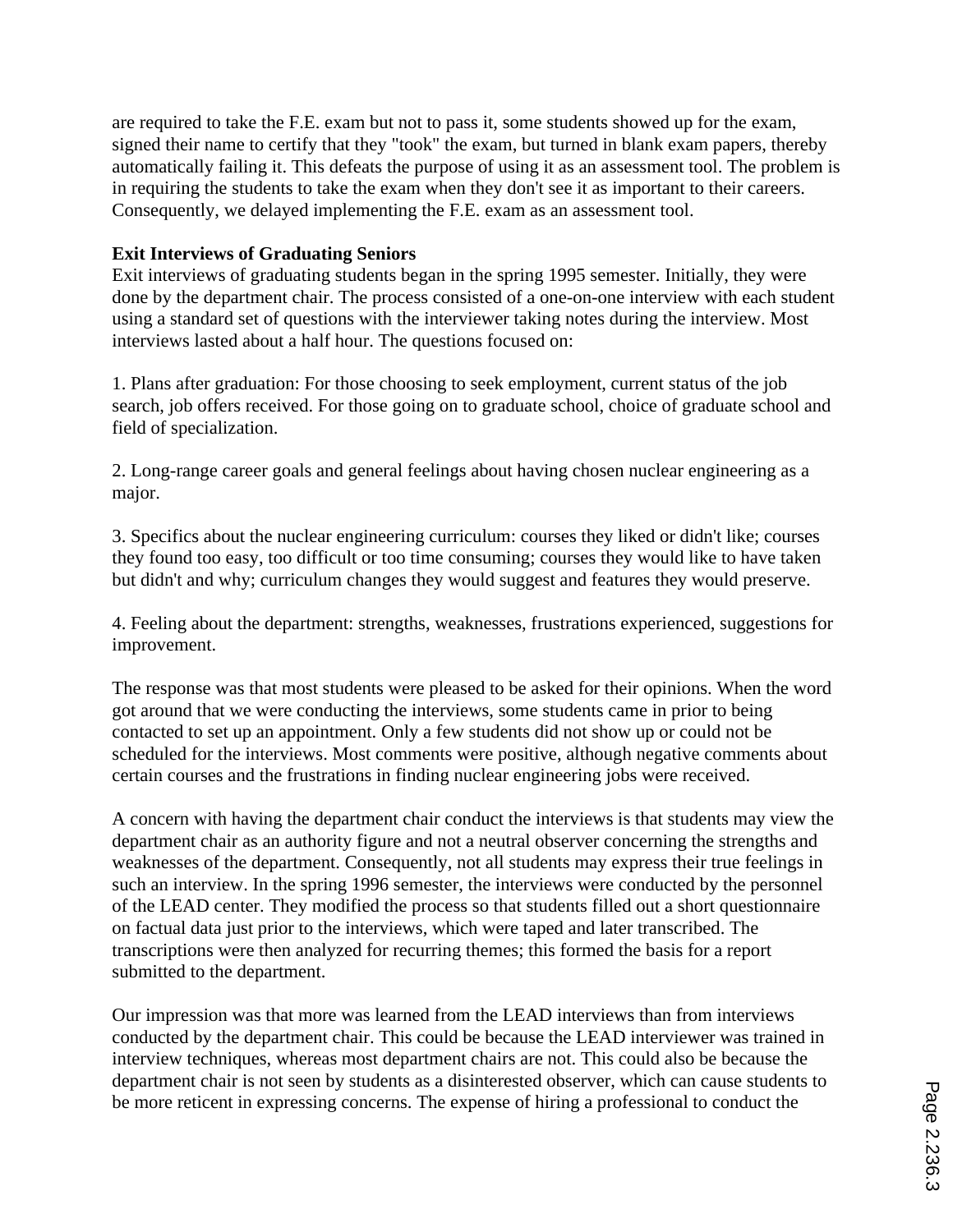interviews each year is prohibitive, so we are considering an alternative of using focus groups led by College of Engineering personnel.

Regardless of how the exit interviews are done, we believe there is merit in doing them. The data obtained is useful feedback to the department. Some professors will argue that nothing new is learned if you are in touch with your students. While this may be true, there is real benefit in carrying out the interviews systematically; the results carry more weight with the department and with the administration. The students also receive the message that their opinions are important and they appreciate being listened to.

## **Surveys of Alumni**

There are at least two approaches to surveying alumni. One approach is to survey all alumni occasionally. This has the advantage of generating a larger statistical sample, but mixes recent graduates with earlier graduates. Another approach is to survey only those alumni who graduated *n* years earlier and to do this every year. This leads to a very small sample for any given year. We currently graduate about 10 students per year, so a return of 50% (considered very good by professionals) yields only five responses per year. A statistically significant sample is obtained only after collecting responses for several years.

We chose to survey every year the alumni who graduated three years earlier  $(n = 3)$ . The survey questionnaire was developed by the LEAD center and sent to graduates from four years earlier as a pilot. The survey form was revised after getting feedback from these respondents and then sent to graduates from three years prior. The response rate has been disappointing; out of 29 graduates in these two years, we received four responses. Our analysis of this suggested the following reasons:

1. The questionnaire was too long. There is a tendency of the faculty to add questions because everyone has their own favorite issue. Long questionnaires lead to reduced return rates so it is important to restrict the questionnaire to essential questions only.

2. In hindsight, it was clear that the questionnaire was oriented towards graduates working in the nuclear industry. Only a minority of graduates fit this model. Many of the graduates from three or four years prior were still in graduate school so the questionnaire did not appear relevant to them. Some other graduates had since left the nuclear industry so the questionnaire also seemed irrelevant to their current situation. The questionnaire needs to recognize that alumni follow a variety of career paths and be designed accordingly.

3. More follow up effort was needed to encourage a response by those who did not initially return the questionnaire.

4. We did not have current addresses of some of the graduates and were unable to locate them. More effort was needed in keeping the alumni database current.